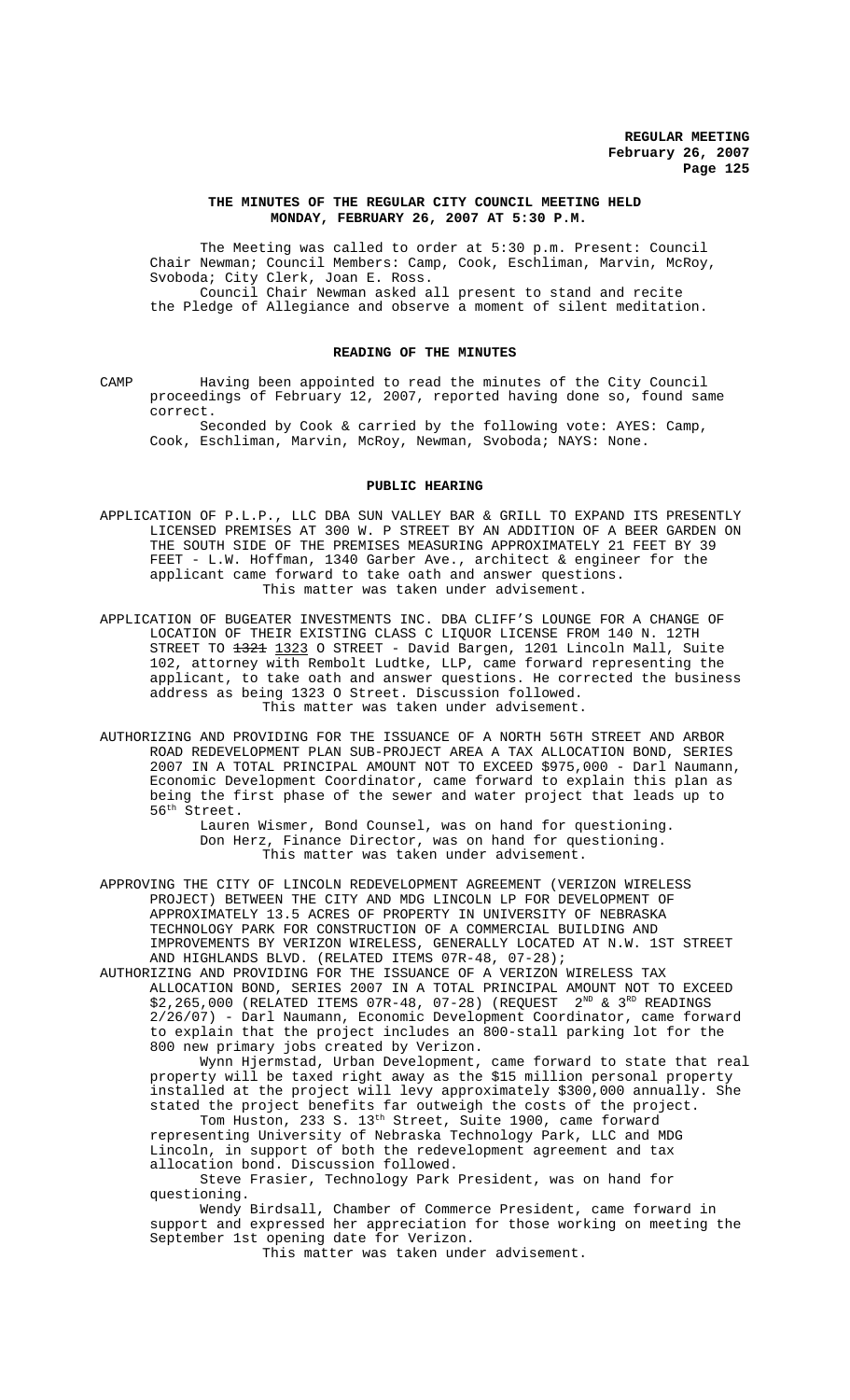APPROVING THE SALT CREEK 100-YEAR FLOODPRONE AREAS AND REVISED FLOODWAY AS THE BEST AVAILABLE INFORMATION FOR LOCAL FLOOD REGULATION PURPOSES (RELATED ITEMS: 07R-45, 07-26) (ACTION DATE: 3/5/07);

CHANGE OF ZONE 07001 - AMENDING CHAPTER 27.52 OF THE LINCOLN MUNICIPAL CODE RELATING TO FLOOD REGULATIONS FOR EXISTING URBAN AREA BY AMENDING SECTION 27.52.020 TO ADD DEFINITIONS FOR 100-YEAR FLOOD ELEVATION, DEVELOPMENT AREA, FILL, FLOOD STORAGE AREA OR SALT CREEK FLOOD STORAGE AREA, PERCENTAGE OF ALLOWABLE FILL, AND SINGLE-FAMILY RESIDENTIAL BUILDING, AND BY ADDING A NEW SECTION 27.52.035 TO ADOPT STANDARDS FOR DEVELOPMENT WITHIN THE SALT CREEK FLOOD STORAGE AREAS (RELATED ITEMS: 07R-45, 07-26) - Nicole Fleck-Tooze, Public Works & Utilities, came forward to explain the proposal. She stated that 61 homes remain within the floodplain area but 241 homes will be removed from the updated FEMA floodplain map. Of the Commercial/Industrial areas, 95 remain in the floodplain but 157 have been removed. Discussion followed.

Glenn Johnson, General Manager of the Lower Platte South Natural Resources District, came forward to present floodplain mapping in the City of Lincoln.

Brian Dunnigan, State Department of Natural Resources, came forward to state that property owners can take advantage of cheaper flood insurance rates prior to map adoption.

Danny Walker, 427 "E" Street, came forward in opposition to the proposed floodplain regulations. Discussion followed.

Peter Katt, 1045 Lincoln Mall, Suite 200, came forward in support of flood regulations. Discussion followed.

Gary Irvin, 645 D St., came forward with his homeowner concerns. Discussion followed.

Ms. Fleck-Tooze came forward to explain that parks and open spaces create an extra buffer and help with flood control.

Pat O'Neill, CDM Project Manager, came forward stating that this proposal limits the amount of fill in the flood fringe to keep the flood elevation from continuing to rise. He said this is a strong step in the right direction. Discussion followed.

This matter was taken under advisement.

ACCEPTING THE REPORT OF NEW AND PENDING CLAIMS AGAINST THE CITY AND APPROVING DISPOSITION OF CLAIMS SET FORTH FOR THE PERIOD OF JANUARY 16 - 31, 2007.  $(2/12/07$  - CLAIM OF BETH HOLLON TO HAVE P.H. & ACTION  $2/26/07$ ) - Beth Hollon, 928 N. 27th St., came forward to explain that her injury from a fall will require further orthopedic care.

Dana Roper, City Attorney, came forward to report his findings regarding a hole near the property of 3940 Baldwin Avenue. Discussion followed.

This matter was taken under advisement.

DIRECTING THE SUBMISSION OF A PROPOSED GENERAL OBLIGATION BOND ISSUE FOR CONSTRUCTION OF IMPROVEMENTS TO THE CITY'S STORM SEWER AND DRAINAGE SYSTEM AT THE MAY 1, 2007 CITY GENERAL ELECTION - Nicole Fleck-Tooze, Public Works & Utilities, came forward to request a one-week delay of action to provide more information. Discussion followed.

Danny Walker, 427 "E" Street, came forward questioning whether bond funds will be used for the  $50^{\rm th}$  & R Street storm water drainage project.

Coby Mach, Director of LIBA, came forward in support of a delay of action with public hearing in one week to allow time to study any numbers provided. Discussion followed.

Ms. Fleck-Tooze, came forward to state that there is no funding projected with this bond issue for the 50<sup>th</sup> & R Street area. Lauren Wismer, Bond Counsel, was on hand for questioning. Don Herz, Finance Director, was on hand for questioning. This matter was taken under advisement.

APPROVING AN INTERLOCAL AGREEMENT BETWEEN THE CITY AND THE LOWER PLATTE SOUTH NATURAL RESOURCES DISTRICT OUTLINING THE RESPONSIBILITIES FOR THE ACQUISITION OF THE NECESSARY RIGHT-OF-WAY FOR THE STEVENS CREEK SUPPLEMENTAL BOX CULVERT PROJECT/STREAM STABILITY PROJECT/FLETCHER AVENUE IMPROVEMENT PROJECT - Nicole Fleck-Tooze, Public Works & Utilities, came forward to explain the project. This matter was taken under advisement.

EXPRESSING SUPPORT OF THE NATIONAL COUNCIL ON INTERPRETING HEALTH CARE IN ITS DEVELOPMENT OF STANDARDS OF PRACTICE FOR LANGUAGE INTERPRETERS IN HEALTH CARE - Kit Boesch, Human Services Administrator, came forward to explain the importance of this resolution stating that setting standards can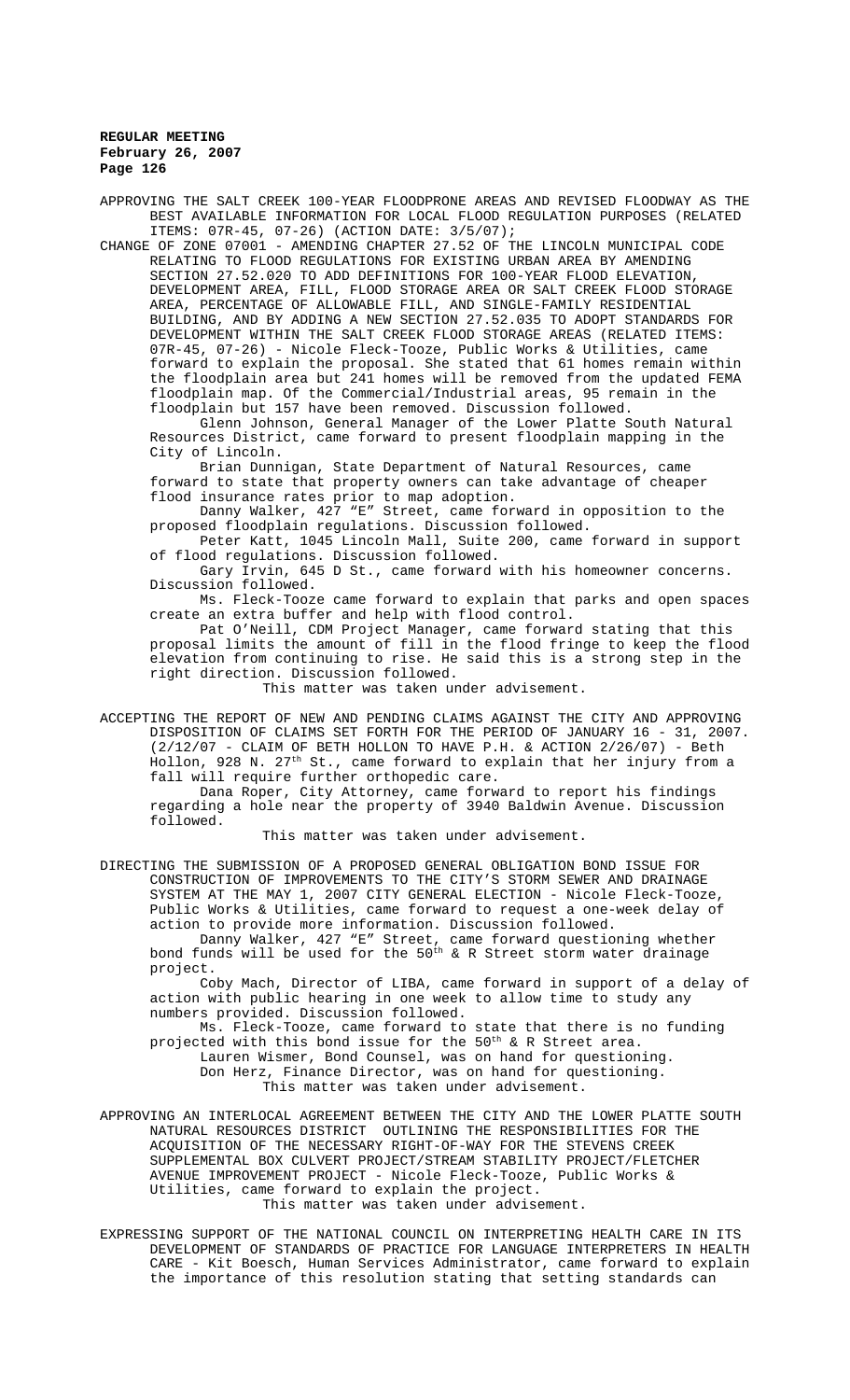save lives. Discussion followed. Helen Fagan, 5310 Drew Place, came forward in support not only because of her position as Diversity Coordinator for BryanLGH Medical Center but also through her own personal experience in the healthcare delivery system. Discussion followed.

This matter was taken under advisement.

APPROVING A LINCOLN ELECTRIC SYSTEM 5.5 PERCENT SURCHARGE ON ELECTRIC RATES TO BE EFFECTIVE WITH BILLING STATEMENTS RENDERED ON AND AFTER MARCH 1, 2007 - TERRY BUNDY, CEO with LES, came forward to explain the reason for this temporary surcharge is due to the December 2006 storm damage in Central Nebraska. He stated that with the loss of key transmission lines, LES was required to purchase the replacement of power at three to ten times the original cost of one cent per kilowatt hour. Discussion followed. This matter was taken under advisement.

## **\*\* END OF PUBLIC HEARING \*\***

**TOOK BREAK 7:39 P.M. RECONVENED 7:50 P.M.**

# **COUNCIL ACTION**

## **LIQUOR RESOLUTIONS**

APPLICATION OF P.L.P., LLC DBA SUN VALLEY BAR & GRILL TO EXPAND ITS PRESENTLY LICENSED PREMISES AT 300 W. P STREET BY AN ADDITION OF A BEER GARDEN ON THE SOUTH SIDE OF THE PREMISES MEASURING APPROXIMATELY 21 FEET BY 39 FEET - CLERK read the following resolution, introduced by Dan Marvin, who moved its adoption for approval:

A-84254 BE IT RESOLVED by the City Council of the City of Lincoln, Nebraska:

That after hearing duly had as required by law, consideration of the facts of this application, the Nebraska Liquor Control Act, and the pertinent City ordinances, the City Council recommends that the application of P.L.P., LLC, dba Sun Valley Bar & Grill to expand its licensed premises by the addition of an outside beer garden area measuring 21 feet by 39 feet to the south of the presently licensed premises located at 300 W. P Street, Lincoln, Nebraska, be approved with the condition that the premise complies in every respect with all City and State regulations.

BE IT FURTHER RESOLVED that the City Clerk is directed to transmit a copy of this resolution to the Nebraska Liquor Control Commission. Introduced by Dan Marvin

Seconded by Svoboda & carried by the following vote: AYES: Camp, Cook, Eschliman, Marvin, McRoy, Newman, Svoboda; NAYS: None.

APPLICATION OF BUGEATER INVESTMENTS INC. DBA CLIFF'S LOUNGE FOR A CHANGE OF LOCATION OF THEIR EXISTING CLASS C LIQUOR LICENSE FROM 140 N. 12TH STREET TO 1321 1323 O STREET - CLERK read the following resolution, introduced by Dan Marvin, who moved its adoption for approval:<br>A-84255 BE IT RESOLVED by the City Council of the City of Lincol

BE IT RESOLVED by the City Council of the City of Lincoln, Nebraska:

That after hearing duly had as required by law, consideration of the facts of this application, the Nebraska Liquor Control Act, including Neb. Rev. Stat. § 53-129, and the pertinent City ordinances, the City Council recommends that the application of Bugeater Investments Inc. dba Cliff's Lounge to move its presently licensed premise and existing Class "C" liquor license from 140 N. 12th Street to 1321 1323 O Street, Lincoln, Nebraska, be approved with the condition that the premise complies in every respect with all City and State regulations. BE IT FURTHER RESOLVED that the City Clerk is directed to transmit

a copy of this resolution to the Nebraska Liquor Control Commission. Introduced by Dan Marvin Seconded by Svoboda & carried by the following vote: AYES: Camp, Cook, Eschliman, Marvin, McRoy, Newman, Svoboda; NAYS: None.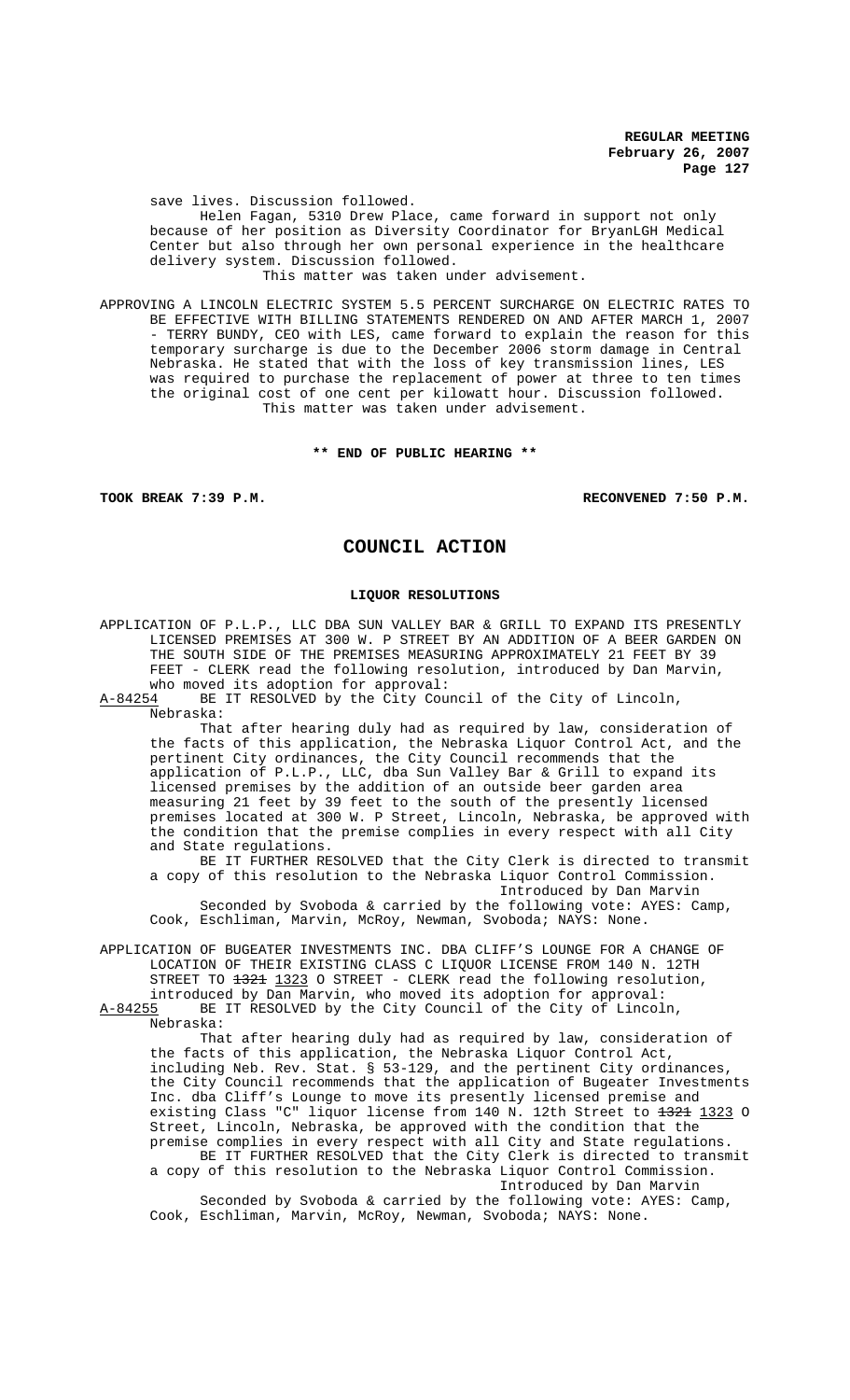# **ORDINANCES - 2ND READING & RELATED RESOLUTIONS (as required)**

- AUTHORIZING AND PROVIDING FOR THE ISSUANCE OF A NORTH 56TH STREET AND ARBOR ROAD REDEVELOPMENT PLAN SUB-PROJECT AREA A TAX ALLOCATION BOND, SERIES 2007 IN A TOTAL PRINCIPAL AMOUNT NOT TO EXCEED \$975,000 - CLERK read an ordinance, introduced by Jon Camp, AN ORDINANCE authorizing and providing for the issuance of a City of Lincoln, Nebraska Tax Allocation Bond, Series 2007, in a total principal amount not to exceed \$975,000 for the purpose of (1) paying the costs of acquiring, purchasing, constructing, reconstructing, improving, extending, rehabilitating, installing, equipping, furnishing and completing certain public improvements within sub-project Area A in the City's North 56<sup>th</sup> Street and Arbor Road Redevelopment Plan, including acquiring any real estate and/or interests in real estate in connection therewith, and (2) paying the costs of issuance thereof; prescribing the form and certain details of the bond; pledging certain tax revenue and other revenue to the payment of the principal of and interest on the bond as the same become due; creating and establishing funds and accounts; delegating, authorizing and directing the finance director to exercise his independent discretion and judgment in determining and finalizing certain terms and provisions of the bond not specified herein; taking other actions and making other covenants and agreements in connection with the foregoing; and related matters, the second time.
- APPROVING THE CITY OF LINCOLN REDEVELOPMENT AGREEMENT (VERIZON WIRELESS PROJECT) BETWEEN THE CITY AND MDG LINCOLN LP FOR DEVELOPMENT OF APPROXIMATELY 13.5 ACRES OF PROPERTY IN UNIVERSITY OF NEBRASKA TECHNOLOGY PARK FOR CONSTRUCTION OF A COMMERCIAL BUILDING AND IMPROVEMENTS BY VERIZON WIRELESS, GENERALLY LOCATED AT N.W. 1ST STREET AND HIGHLANDS BLVD. (RELATED ITEMS 07R-48, 07-28) See further Council Action under ORDINANCES - 3<sup>RD</sup> READING & **RELATED RESOLUTIONS.**
- AUTHORIZING AND PROVIDING FOR THE ISSUANCE OF A VERIZON WIRELESS TAX ALLOCATION BOND, SERIES 2007 IN A TOTAL PRINCIPAL AMOUNT NOT TO EXCEED \$2,265,000. (RELATED ITEMS 07R-48, 07-28) (REQUEST 2<sup>ND</sup> & 3<sup>RD</sup> READINGS
- 2/26/07) Prior to reading:<br>SVOBODA Moved to suspend the Co Moved to suspend the Council Rules for Bill 07-28 to have  $2^{nd}$  & 3<sup>rd</sup> Readings on this date.
	- Seconded by McRoy & carried by the following vote: AYES: Camp, Cook, Eschliman, Marvin, McRoy, Newman, Svoboda; NAYS: None.
- CLERK Read an ordinance, introduced by Jon Camp, authorizing the issuance of not to exceed \$2,500,000 Verizon Wireless Tax Allocation Bonds, Series 2007, for the purpose of (1) paying all or part of the costs of acquiring, purchasing, constructing, reconstructing, improving, extending, rehabilitating, installing, equipping, furnishing and completing certain public improvements within the City's Verizon Wireless including acquiring any real estate and/or interests in real estate in connection therewith, (2) making a deposit into such accounts as may be established in the reserve account established in the special fund and (3) paying the costs of issuance thereof; prescribing the form and certain of the details of the bonds; pledging certain tax allocation and other tax revenues to payment of the principal of and interest on the bonds as the same become due and to carry out all other covenants of this ordinance; limiting payment of the bonds to such tax allocation and other tax revenues; creating and establishing funds and accounts; authorizing the public or private sale and delivery of the bonds; delegating, authorizing and directing the Finance Director to exercise his own independent discretion and judgment in determining and finalizing the terms and provisions with respect to the bonds not specified herein; providing for application of the proceeds of the bonds; providing for payment of the principal of and interest on the<br>bonds; taking other action and making other covenants and agreements taking other action and making other covenants and agreements in connection with the forgoing; and related matters, the second time. See further Council Action under ORDINANCES - 3<sup>RD</sup> READING & **RELATED RESOLUTIONS.**
- APPROVING THE SALT CREEK 100-YEAR FLOODPRONE AREAS AND REVISED FLOODWAY AS THE BEST AVAILABLE INFORMATION FOR LOCAL FLOOD REGULATION PURPOSES. (RELATED ITEMS: 07R-45, 07-26) (ACTION DATE: 3/5/07).
- CHANGE OF ZONE 07001 AMENDING CHAPTER 27.52 OF THE LINCOLN MUNICIPAL CODE RELATING TO FLOOD REGULATIONS FOR EXISTING URBAN AREA BY AMENDING SECTION 27.52.020 TO ADD DEFINITIONS FOR 100-YEAR FLOOD ELEVATION,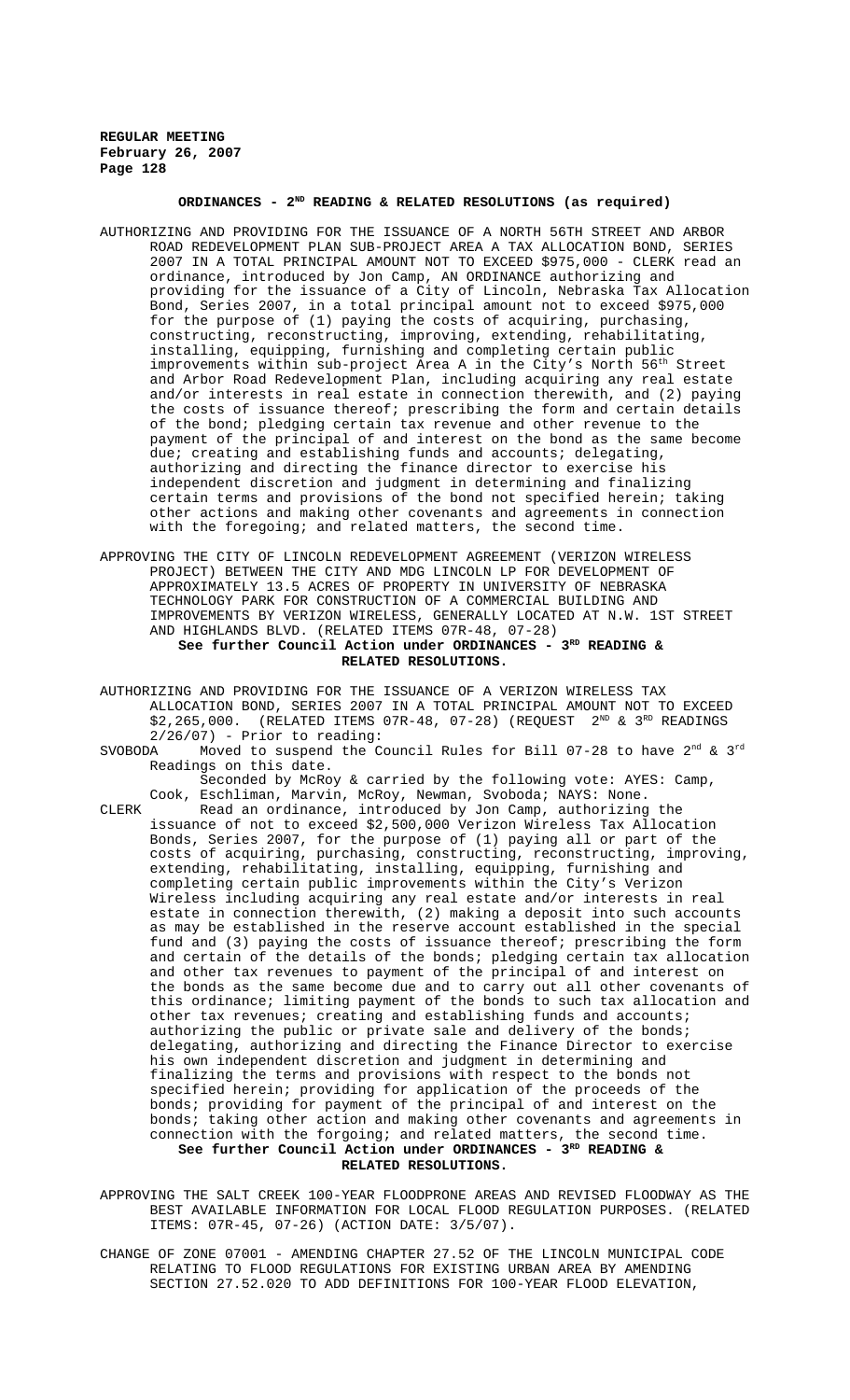DEVELOPMENT AREA, FILL, FLOOD STORAGE AREA OR SALT CREEK FLOOD STORAGE AREA, PERCENTAGE OF ALLOWABLE FILL, AND SINGLE-FAMILY RESIDENTIAL BUILDING, AND BY ADDING A NEW SECTION 27.52.035 TO ADOPT STANDARDS FOR DEVELOPMENT WITHIN THE SALT CREEK FLOOD STORAGE AREAS. (RELATED ITEMS: 07R-45, 07-26) - CLERK read an ordinance, introduced by Jon Camp, amending Chapter 27.52 of the Lincoln Municipal Code relating to Flood Regulations for Existing Urban Area by amending Section 27.52.020 to add definitions for 100-year Flood Elevation, Development Area, Fill, Flood Storage Area or Salt Creek Flood Storage Area, Percentage of Allowable Fill, and Single-Family Residential Building; by adding a new section numbered 27.52.035 to adopt standards for development within the Salt Creek Flood Storage Areas; and by repealing Section 27.52.020 of the Lincoln Municipal Code as hitherto existing, the second time.

## **RESOLUTIONS**

ACCEPTING THE REPORT OF NEW AND PENDING CLAIMS AGAINST THE CITY AND APPROVING DISPOSITION OF CLAIMS SET FORTH FOR THE PERIOD OF JANUARY 16 - 31, 2007 (2/12/07 - CLAIM OF BETH HOLLON TO HAVE P.H. & ACTION 2/26/07) - PRIOR to reading:

COOK Moved to allow the claim of Beth Hollon and settle for the amount of \$1,670.77.

Seconded by McRoy & **LOST** by the following vote: AYES: Cook,

Eschliman, McRoy; NAYS: Camp, Marvin, Newman, Svoboda.

CLERK Read the following resolution, introduced by Jonathan Cook, who moved its adoption:<br>A-84257 BE IT RESOLVE

BE IT RESOLVED by the City Council of the City of Lincoln, Nebraska:

That the claims listed in the attached report, marked as Exhibit "A", dated February 1, 2007, of various new and pending tort claims filed against the City of Lincoln with the Office of the City Attorney or the Office of the City Clerk, as well as claims which have been disposed of, are hereby received as required by Neb. Rev. Stat. § 13-905 (Reissue 1997). The dispositions of claims by the Office of the City Attorney, as shown by the attached report, are hereby approved:

DENIED **ALLOWED OR SETTLED** 

Beth Hollon NAS\*

\* No Amount Specified

The City Attorney is hereby directed to mail to the various claimants listed herein a copy of this resolution which shows the final disposition of their claim.

Introduced by Jonathan Cook Seconded by McRoy & carried by the following vote: AYES: Camp, Marvin, Newman, Svoboda; NAYS: Cook, Eschliman, McRoy.

DIRECTING THE SUBMISSION OF A PROPOSED GENERAL OBLIGATION BOND ISSUE FOR CONSTRUCTION OF IMPROVEMENTS TO THE CITY'S STORM SEWER AND DRAINAGE SYSTEM AT THE MAY 1, 2007 CITY GENERAL ELECTION - PRIOR to reading:

CAMP Moved to delay Action with continued Public Hearing on Bill No. 07R-46 in one week to 3/5/07.

Seconded by Cook & carried by the following vote: AYES: Camp, Cook, Eschliman, Marvin, McRoy, Newman, Svoboda; NAYS: None.

APPROVING AN INTERLOCAL AGREEMENT BETWEEN THE CITY AND THE LOWER PLATTE SOUTH NATURAL RESOURCES DISTRICT OUTLINING THE RESPONSIBILITIES FOR THE ACQUISITION OF THE NECESSARY RIGHT-OF-WAY FOR THE STEVENS CREEK SUPPLEMENTAL BOX CULVERT PROJECT/STREAM STABILITY PROJECT/FLETCHER AVENUE IMPROVEMENT PROJECT - CLERK read the following resolution, introduced by Jon Camp, who moved its adoption:

A-84258 BE IT RESOLVED by the City Council of the City of Lincoln, Nebraska:

That the attached Interlocal Agreement between the City and the Lower Platte South Natural Resources District outlining the responsibilities for the acquisition of the necessary right-of-way for the Stevens Creek Supplemental Box Culvert Project, Stream Stability Project, and Fletcher Avenue Improvement Project, upon the terms and conditions as set forth in said Agreement, is hereby approved and the Mayor is authorized to execute said Agreement on behalf of the City.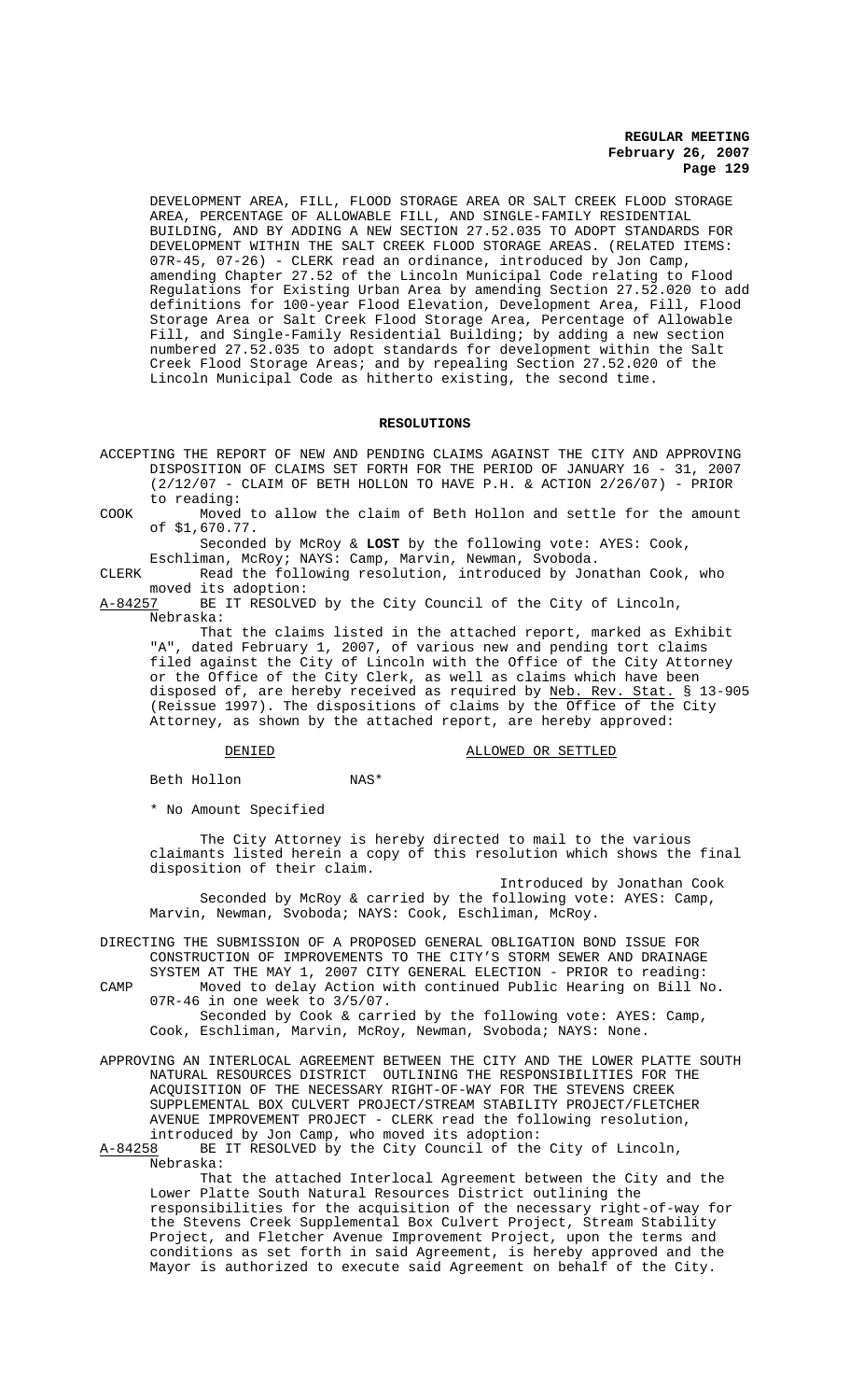The City Clerk is hereby directed to transmit a copy of the executed original Interlocal Agreement to Paul D. Zillig, Lower Platte South NRD, Box 83581, Lincoln, NE 68501-3581. Introduced by Jon Camp Seconded by Svoboda & carried by the following vote: AYES: Camp,

Cook, Eschliman, Marvin, McRoy, Newman, Svoboda; NAYS: None.

EXPRESSING SUPPORT OF THE NATIONAL COUNCIL ON INTERPRETING HEALTH CARE IN ITS DEVELOPMENT OF STANDARDS OF PRACTICE FOR LANGUAGE INTERPRETERS IN HEALTH CARE - CLERK read the following resolution, introduced by Jon Camp, who moved its adoption:<br>A-84259 WHEREAS, Linc

WHEREAS, Lincoln/Lancaster County ranks among the top communities in the United States for refugee resettlement, as reflected in the records of the Lincoln Public Schools showing a diverse student body speaking 52 different languages from 46 different countries; and

WHEREAS, language barriers impede access to health care, compromise the quality of care, and increase the risk of adverse health outcomes among patients with limited English proficiency; and

WHEREAS, trained professional interpreters can help overcome language barriers, thereby increasing the quality of medical care to non-English speaking patients and ultimately reducing the overall costs of providing care; and

WHEREAS, the National Council on Interpreting in Health Care has developed standards of practice for interpreters in health care; and WHEREAS, these standards reflect the best practices by

interpreters and can help ensure a consistent quality of medical interpretation.

NOW, THEREFORE, BE IT RESOLVED by the City Council of the City of Lincoln, Nebraska:

1. That it recognizes the importance of language interpretation in providing health care and supports the concept of the National Standards of Practice for Interpreters in Health Care.

2. The City Council encourages all health care stake holders to work together for the purpose of funding and implementing the standards. Introduced by Jon Camp

Seconded by Marvin & carried by the following vote: AYES: Cook, Eschliman, Marvin, McRoy, Newman; NAYS: Camp, Svoboda.

APPROVING A LINCOLN ELECTRIC SYSTEM 5.5 PERCENT SURCHARGE ON ELECTRIC RATES TO BE EFFECTIVE WITH BILLING STATEMENTS RENDERED ON AND AFTER MARCH 1, 2007 - CLERK read the following resolution, introduced by Jon Camp, who moved its adoption:<br>A-84260 WHEREAS

A-84260 WHEREAS, a severe ice storm in Central Nebraska over the period of December 29 - 31, 2006, caused substantial damage to Nebraska's high voltage transmission system resulting in 37 transmission lines out of service, essentially splitting the State's electrical system in half; and

WHEREAS, Nebraska Public Power District (NPPD) is taking all actions necessary to expedite the repair and reconstruction of the damaged transmission lines in order to return them to service as soon as possible; and

WHEREAS, NPPD is projecting that all the transmission lines will be repaired by June 1, 2007, assuming normal weather and timely materials delivery, and operations; and

WHEREAS, the transmission outages have impacted Lincoln Electric Systems' (LES) ability to receive its full allocation of power from the Laramie River Station (LRS) near Wheatland, Wyoming, and the Gerald Gentleman Station (GGS) near Sutherland, Nebraska, LES' two least cost resources; and

WHEREAS, LES is incurring significantly higher power costs because it must buy higher priced wholesale power or generate using its own higher cost generating units to replace the amount of power normally supplied by LRS and GGS; and

WHEREAS, LES incurred more than \$3 million in storm related replacement power costs in January 2007 along; and

WHEREAS, such increased costs are currently averaging \$80,000 to \$100,000 or more per day and are expected to total \$9.4 million before the transmission system is fully repaired which is currently estimated at June 1, 2007; and

WHEREAS, the Budget and Rates Committee and the full LES Administrative Board have reviewed LES' financial condition and have determined that an emergency exists because LES' current rates and reserve levels are insufficient to cover the increased power costs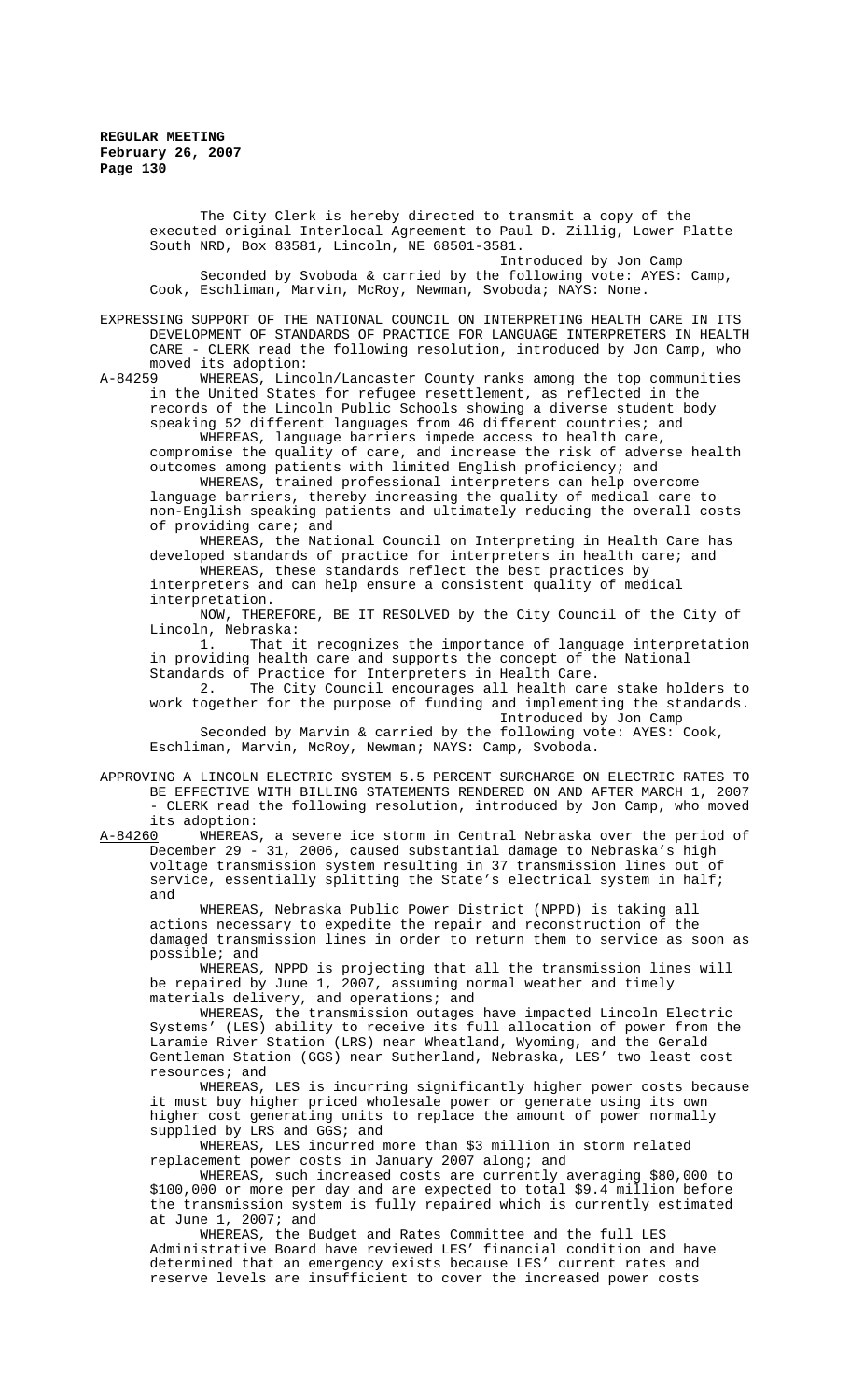resulting from the ice storm damage to the high voltage transmission system; and

WHEREAS, the LES Administrative Board has identified a temporary 5.5% surcharge as the most effective way to cover the storm-related costs without having to add the costs to the ongoing rate base; and

WHEREAS, the LES Administrative Board has requested the Lincoln City Council to declare an emergency and approve the temporary surcharge; and

WHEREAS, it is the responsibility of the City Council of the City of Lincoln to set rates and adopt service regulations for electric service to ratepayers in the LES service area.

NOW, THEREFORE, BE IT RESOLVED, that the Lincoln City Council finds that an emergency exists and adopts and approves a 5.5 percent surcharge on LES electric rates solely for the purpose of paying increased power costs stemming from the December 29 - 31, 2006 ice storm damage to the Nebraska transmission system and LES' inability to receive its full allocation of power from LRS and GGS. Details of the surcharge are provided in Attachment I to this resolution which is hereto fully incorporated by reference.

BE IT FURTHER RESOLVED, that the surcharge on electric rates shall expire on December 31, 2007, or at the end of the billing cycle in the month when the surcharge has generated revenues sufficient to cover the storm-related power costs, whichever occurs first.

BE IT FURTHER RESOLVED, that while the surcharge is in effect, LES will include in its monthly reporting to the LES Administrative Board a specific report that monitors the ice storm related power costs and the accumulated surcharge revenue.

Introduced by Jon Camp Seconded by Svoboda & carried by the following vote: AYES: Camp, Cook, Eschliman, Marvin, McRoy, Newman, Svoboda; NAYS: None.

## **PETITIONS & COMMUNICATIONS**

- SETTING THE HEARING DATE OF MONDAY, MARCH 12, 2007 AT 1:30 P.M. FOR THE APPLICATION OF TRIPLE D, LLC DBA DINO'S EASTSIDE GRILLE FOR A CLASS C LIQUOR LICENSE LOCATED AT 2901 S. 84TH STREET, SUITE L - CLERK read the following resolution, introduced by Jonathan Cook, who moved its adoption:
- A-84261 BE IT RESOLVED by the City Council, of the City of Lincoln, that a hearing date is hereby set for Monday, March 12, 2007, at 1:30 p.m. or as soon thereafter as possible in the City Council Chambers, County-City Building, 555 S. 10th St., Lincoln, NE, for the application of Triple D, LLC dba Dino's Eastside Grille for a Class C liquor license located at 2901 S. 84th Street, Suite L.

If the Police Dept. is unable to complete the investigation by said time, a new hearing date will be set.

Introduced by Jonathan Cook Seconded by McRoy & carried by the following vote: AYES: Camp, Cook, Eschliman, Marvin, McRoy, Newman, Svoboda; NAYS: None.

THE FOLLOWING HAVE BEEN REFERRED TO THE PLANNING DEPARTMENT:

Change of Zone No. 07007 - Req. by the Director of Planning to amend, repeal, correct, reorganize and delete various Sections of Title 27 of the Lincoln Municipal Code. Special Permit No. 07003 - App. of Dan Lesoing for the authority to sell alcoholic beverages for consumption on the premises, on property generally located at N. 9th Street and Oak Street.

# **MISCELLANEOUS REFERRALS - NONE**

#### **REPORTS OF CITY OFFICERS**

CLERK'S LETTER AND MAYOR'S APPROVAL OF RESOLUTIONS AND ORDINANCES PASSED BY THE CITY COUNCIL ON FEBRUARY 12, 2007 - CLERK presented said report which was placed on file in the Office of the City Clerk. **(27-1)**

REPORT FROM CITY TREASURER OF CITY CASH ON HAND AT THE CLOSE OF BUSINESS JANUARY 31, 2007 - CLERK presented said report which was placed on file in the Office of the City Clerk. **(5-21)**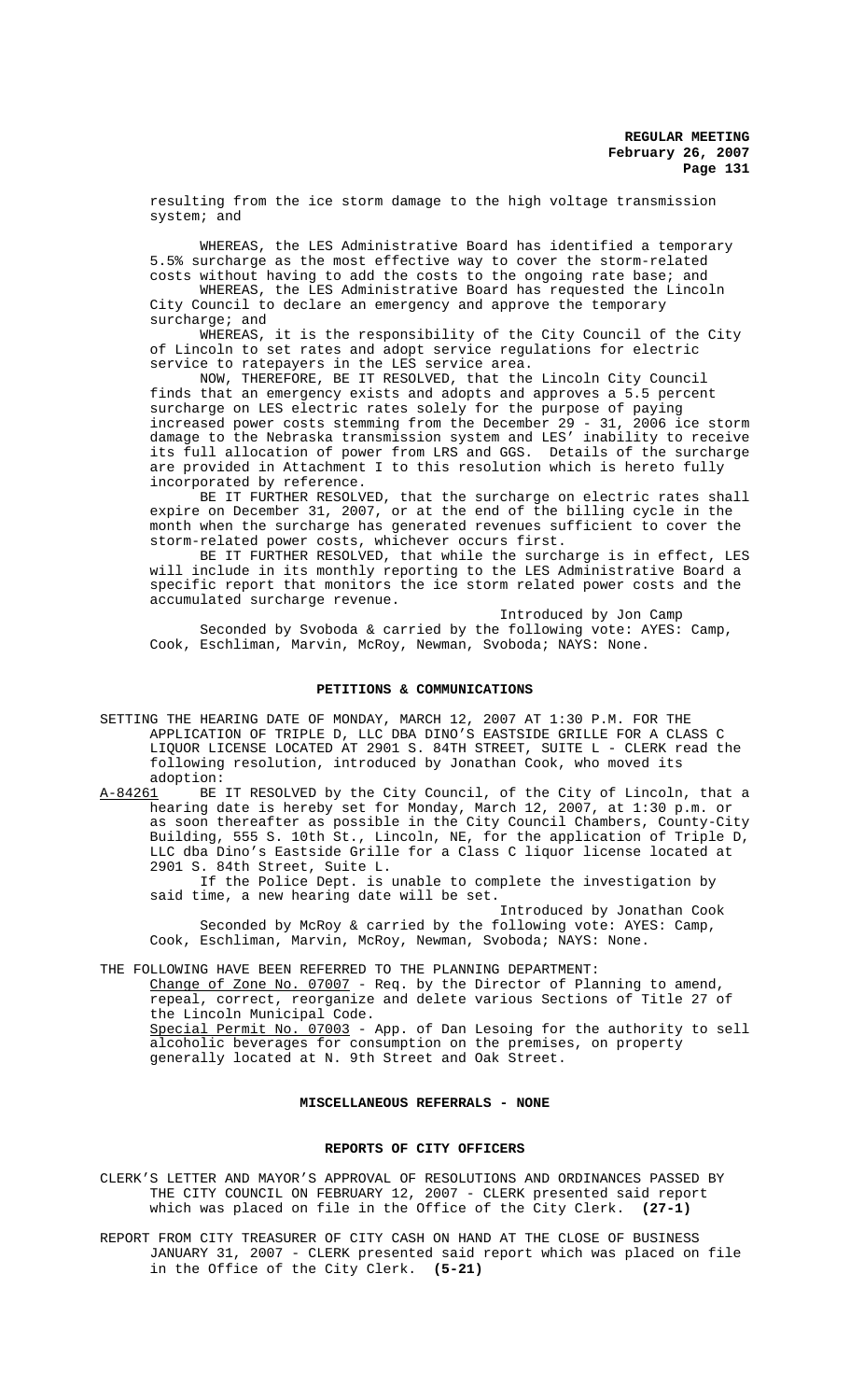LINCOLN WATER & WASTEWATER SYSTEM RECAPITULATION OF DAILY CASH RECEIPTS FOR JANUARY, 2007 - CLERK presented said report which was placed on file in the Office of the City Clerk. **(8-71)**

## ORDINANCES - 1<sup>st</sup> READING & RELATED RESOLUTIONS

- REPEALING ORDINANCE NO. 18841 CREATING PAVING/RE-PAVING DISTRICT NO. 01 IN NORTH 50TH STREET BETWEEN O AND R STREETS, DUE TO THE LACK OF MAJORITY PETITION - CLERK read an ordinance, introduced by Jonathan Cook, repealing Ordinance No. 18841 which created Re-Paving/Paving District No. 01, which district included all that portion of North 50th Street lying between the North curbline of "O" Street, North approximately 800 +/- feet; describing the benefitted property and providing for the payment of the cost thereof, the first time.
- CHANGE OF ZONE 07004 AMENDING SECTION 27.69.220 OF THE LINCOLN MUNICIPAL CODE TO REVISE REGULATIONS FOR COMPLEX OR SUBDIVISION AREA IDENTIFICATION SIGNS - CLERK read an ordinance, introduced by Jonathan Cook, amending Section 27.69.220 of the Lincoln Municipal Code relating to area signs for complexes or subdivision areas to revise regulations for complex or subdivision area identification signs; and repealing Section 27.69.220 of the Lincoln Municipal Code as hitherto existing, the first time.
- CHANGE OF ZONE 07003 APPLICATION OF THE PLANNING DIRECTOR FOR A CHANGE OF ZONE FROM AG AGRICULTURAL DISTRICT TO H-4 GENERAL COMMERCIAL DISTRICT ON PROPERTY GENERALLY LOCATED N. 84TH STREET AND HAVELOCK AVENUE - CLERK read an ordinance, introduced by Jonathan Cook, amending the Lincoln Zoning District Maps attached to and made a part of Title 27 of the Lincoln Municipal Code, as provided by Section 27.05.020 of the Lincoln Municipal Code, by changing the boundaries of the districts established and shown thereon, the first time.
- MISC. 06012 AMENDING TITLE 26 OF THE LINCOLN MUNICIPAL CODE RELATING TO THE LAND SUBDIVISION ORDINANCE BY AMENDING SECTION 26.11.032 TO DELETE THE FILING DEADLINE BEFORE A PRELIMINARY PLAT MAY BE SCHEDULED ON THE PLANNING COMMISSION AGENDA; AND BY AMENDING SECTIONS 26.11.037, 26.11.060 AND 26.31.010 TO PROVIDE THAT ALL APPLICATIONS WHICH HAVE BEEN PLACED ON PENDING BY THE SUBDIVIDER SHALL AUTOMATICALLY EXPIRE ONE YEAR THEREAFTER UNLESS THE SUBDIVIDER REQUESTS THE APPLICATION BE REMOVED FROM PENDING PRIOR TO THE EXPIRATION DATE. (RELATED ITEMS: 07-33, 07-32) - CLERK read an ordinance, introduced by Jonathan Cook, amending Title 26 of the Lincoln Municipal Code relating to the Land Subdivision Ordinance by amending Section 26.11.032 to delete the filing deadline before a preliminary plat may be scheduled on the Planning Commission agenda; and by amending Sections 26.11.037, 26.11.060 and 26.31.010 to provide that all applications which have been placed on pending by the subdivider shall automatically expire one year thereafter unless the subdivider requests the application be removed from pending prior to the expiration date; and repealing Sections 26.11.032, 26.11.037, 26.11.060, and 26.31.010 of the Lincoln Municipal Code as hitherto existing, the first time.
- CHANGE OF ZONE 06062 AMENDING TITLE 27 OF THE LINCOLN MUNICIPAL CODE RELATING TO ZONING BY AMENDING SECTIONS 27.27.080, 27.28.090, 27.31.100, 27.37.070, AND 27.51.100 RELATING TO THE O-3 OFFICE PARK DISTRICT, R-T RESIDENTIAL TRANSITION DISTRICT, B-2 PLANNED NEIGHBORHOOD BUSINESS DISTRICT, B-5 PLANNED REGIONAL BUSINESS DISTRICT, I-3 EMPLOYMENT CENTER DISTRICT, RESPECTIVELY; AMENDING SECTION 27.60.040 RELATING TO PLANNED UNIT DEVELOPMENTS; AMENDING SECTION 27.63.020 RELATING TO SPECIAL PERMITS; AMENDING SECTION 27.65.030 RELATING TO COMMUNITY UNIT PLANS; AND AMENDING SECTION 27.81.040 RELATING TO AMENDMENTS TO THE ZONING CODE; TO PROVIDE THAT ALL APPLICATIONS WHICH HAVE BEEN PLACED ON PENDING BY THE APPLICANT SHALL AUTOMATICALLY EXPIRE ONE YEAR THEREAFTER UNLESS THE APPLICANT REQUESTS THE APPLICATION BE REMOVED FROM PENDING PRIOR TO THE EXPIRATION DATE. (RELATED ITEMS: 07-33, 07-32) - CLERK read an ordinance, introduced by Jonathan Cook, amending Title 27 of the Lincoln Municipal Code relating to Zoning by amending Sections 27.27.080, 27.28.090, 27.31.100, 27.37.070, and 27.51.100 relating to the O-3 Office Park District, R-T Residential Transition District, B-2 Planned Neighborhood Business District, B-5 Planned Regional Business District, I-3 Employment Center District, respectively, by amending said sections to provide that all applications which have been placed on pending by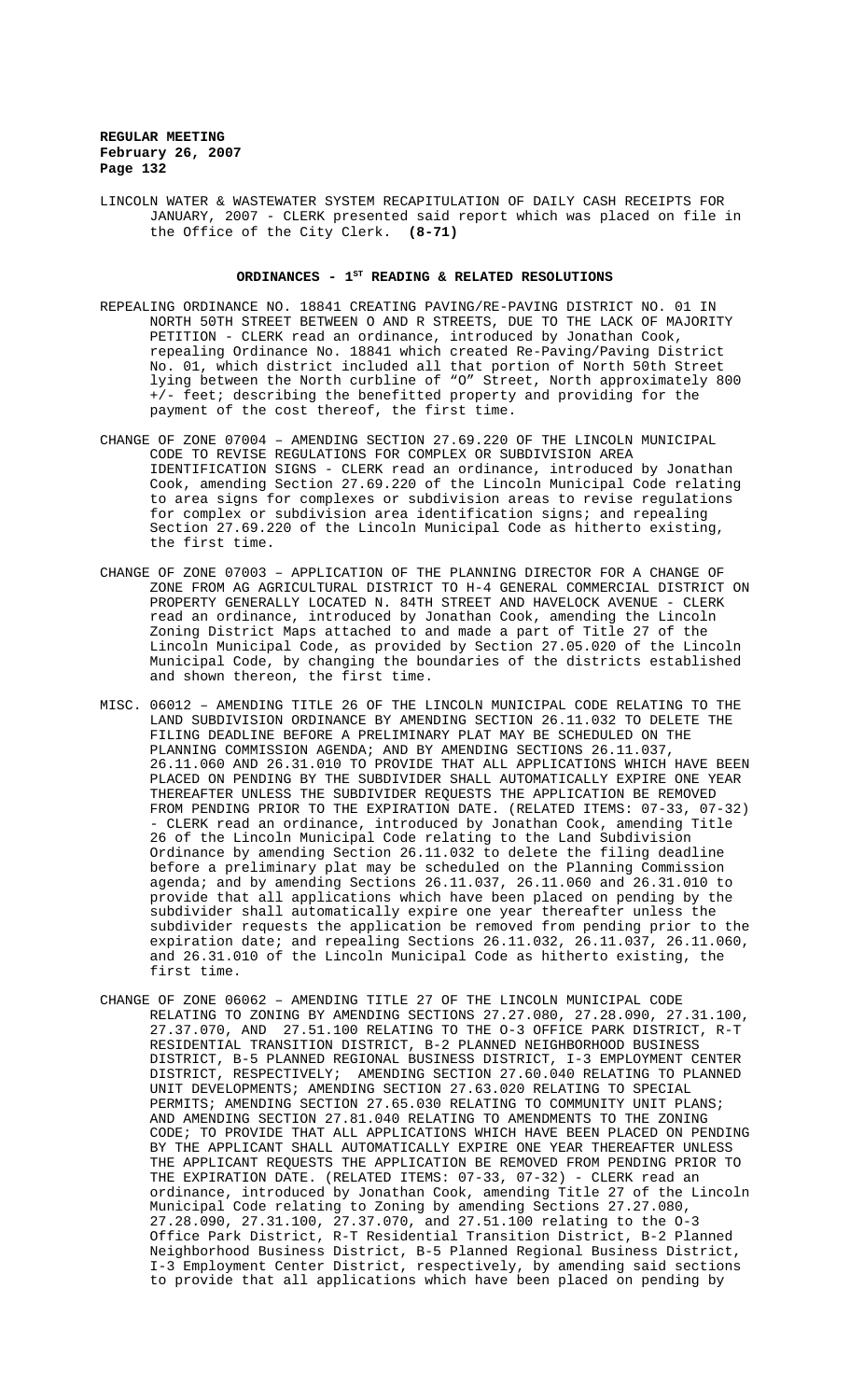the applicant shall automatically expire one year thereafter unless the applicant requests the application be removed from pending prior to the expiration date; amending Section 27.60.040 relating to Planned Unit Developments to provide that applications placed on pending by the applicant shall automatically expire one year thereafter unless the applicant files a request with the Planning Director requesting that the application be removed from pending; amending Section 27.63.020 relating to Special Permits to provide that applications placed on pending by the applicant shall automatically expire one year thereafter unless the applicant files a request with the Planning Director requesting that the application be removed from pending; amending Section 27.65.030 relating to Community Unit Plans to provide that applications placed on pending by the applicant shall automatically expire one year thereafter unless the applicant files a request with the Planning Director requesting that the application be removed from pending; and amending Section 27.81.040 relating to amendments to the Zoning Code to provide that applications placed on pending by the applicant shall automatically expire one year thereafter unless the applicant files a request with the Planning Director requesting that the application be removed from pending; and repealing Sections 27.27.080, 27.28.090, 27.31.100, 27.37.070, 27.51.100, 27.60.040, 27.63.020, 27.65.030 and 27.81.040 of the Lincoln Municipal Code as hitherto existing, the first time.

## **ORDINANCES - 3RD READING & RELATED RESOLUTIONS (as required)**

APPROVING THE CITY OF LINCOLN REDEVELOPMENT AGREEMENT (VERIZON WIRELESS PROJECT) BETWEEN THE CITY AND MDG LINCOLN LP FOR DEVELOPMENT OF APPROXIMATELY 13.5 ACRES OF PROPERTY IN UNIVERSITY OF NEBRASKA TECHNOLOGY PARK FOR CONSTRUCTION OF A COMMERCIAL BUILDING AND IMPROVEMENTS BY VERIZON WIRELESS, GENERALLY LOCATED AT N.W. 1ST STREET AND HIGHLANDS BLVD. (RELATED ITEMS 07R-48, 07-28) - CLERK read the following resolution, introduced by Jon Camp, who moved its adoption:<br>A-84256 BE IT RESOLVED by the City Council of the City of Lincoln, BE IT RESOLVED by the City Council of the City of Lincoln,

Nebraska: The attached City of Lincoln Redevelopment Agreement (Verizon Wireless Project) between the City of Lincoln and MDG Lincoln, LP, for redevelopment of property generally located southwest of N.W. 1st Street and Highlands Blvd., as private development including new construction and improvements for commercial use, including parking and related uses, in accordance with the terms and conditions contained in said Agreement, is hereby approved and the Mayor is authorized to execute the same on behalf of the City of Lincoln.

2. The Redevelopment Project Area for the Redevelopment Project comprising the property to be included in the area subject to the increment provision authorized in the Nebraska Community Development Law related to the project commencing hereafter as provided by law is hereby adopted and approved; said property being legally described as Lot 1, Block 1, University of Nebraska Technology Park 2nd Addition, Lincoln, Lancaster County, Nebraska, including the abutting streets, alleys and rights-of-way thereto.

The findings in connection with the adoption of the Option 13 Redevelopment Plan are hereby ratified and approved, and the City Council hereby determines that the use of the increment provision authorized in the Nebraska Community Development Law is necessary and appropriate in furtherance of the Redevelopment Plan and that the redevelopment would otherwise not occur in this area but for the use of such financing.

The City Clerk is directed to return one fully executed copy of the Agreement to the Urban Development Department, for transmittal to MDG Lincoln, LP.

Introduced by Jon Camp Seconded by Svoboda & carried by the following vote: AYES: Camp, Cook, Eschliman, Marvin, McRoy, Newman, Svoboda; NAYS: None.

AUTHORIZING AND PROVIDING FOR THE ISSUANCE OF A VERIZON WIRELESS TAX ALLOCATION BOND, SERIES 2007 IN A TOTAL PRINCIPAL AMOUNT NOT TO EXCEED  $$2,265,000.$  (RELATED ITEMS 07R-48, 07-28) (REQUEST  $2^{ND}$  &  $3^{RD}$  READINGS 2/26/07) - CLERK read an ordinance, introduced by Dan Marvin, authorizing the issuance of not to exceed \$2,500,000 Verizon Wireless Tax Allocation Bonds, Series 2007, for the purpose of (1) paying all or part of the costs of acquiring, purchasing, constructing, reconstructing, improving, extending, rehabilitating, installing, equipping, furnishing and completing certain public improvements within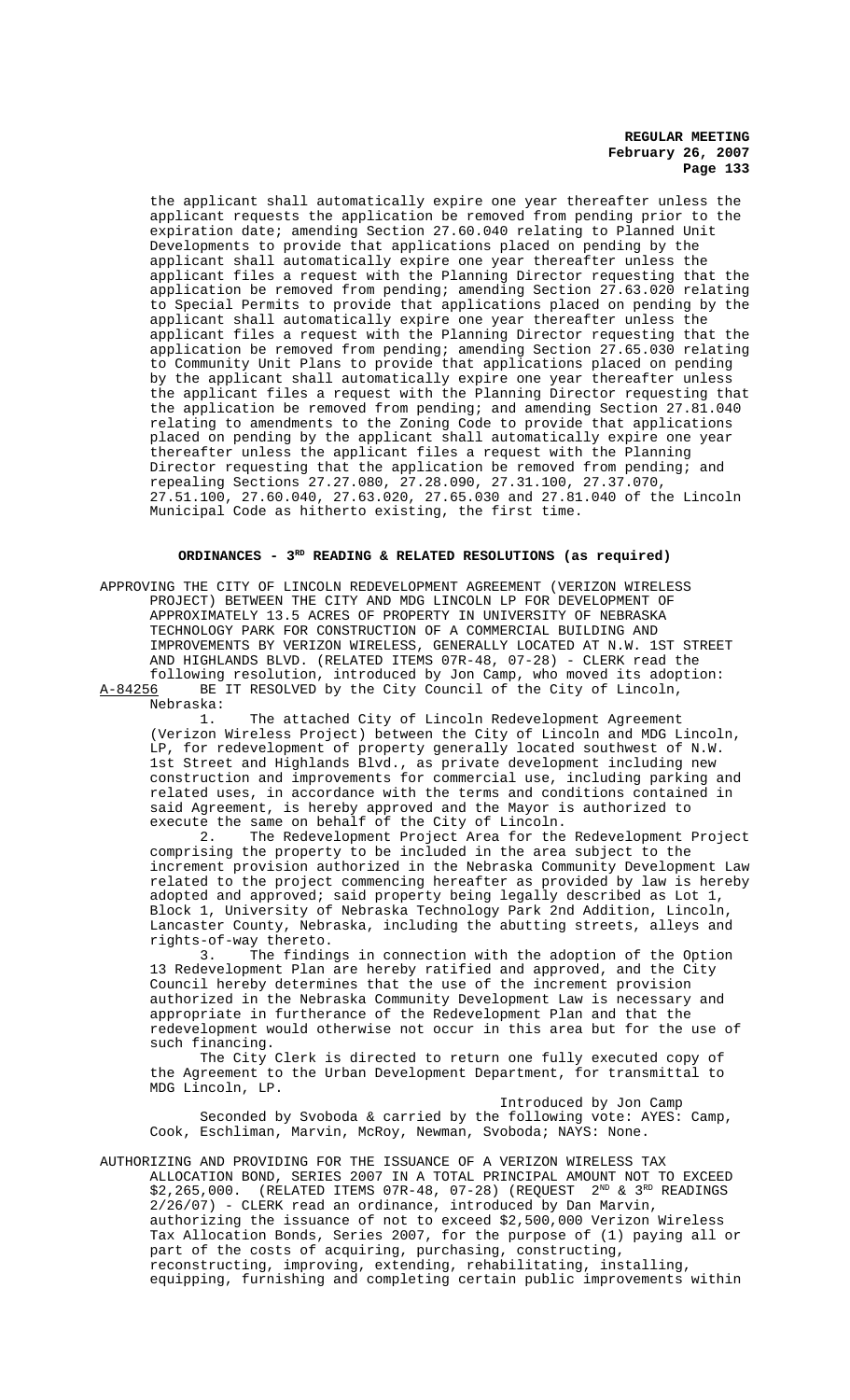the City's Verizon Wireless including acquiring any real estate and/or interests in real estate in connection therewith, (2) making a deposit into such accounts as may be established in the reserve account established in the special fund and (3) paying the costs of issuance thereof; prescribing the form and certain of the details of the bonds; pledging certain tax allocation and other tax revenues to payment of the principal of and interest on the bonds as the same become due and to carry out all other covenants of this ordinance; limiting payment of the bonds to such tax allocation and other tax revenues; creating and establishing funds and accounts; authorizing the public or private sale and delivery of the bonds; delegating, authorizing and directing the Finance Director to exercise his own independent discretion and judgment in determining and finalizing the terms and provisions with respect to the bonds not specified herein; providing for application of the proceeds of the bonds; providing for payment of the principal of and interest on the bonds; taking other action and making other covenants and agreements in connection with the foregoing; and related matters, the third time.<br>MARVIN Moved to the

Moved to pass the ordinance as read.

Seconded by Svoboda & carried by the following vote: AYES: Camp, Cook, Eschliman, Marvin, McRoy, Newman, Svoboda; NAYS: None. The ordinance, being numbered **#18886**, is recorded in Ordinance Book #25, Page

AUTHORIZING AND PROVIDING FOR THE ISSUANCE OF SMALL ISSUE TAX ALLOCATION BONDS - CLERK read an ordinance, introduced by Ken Svoboda, Authorizing the issuance of Small Issue Tax Allocation Bonds in one or more series for the purpose of paying the costs of constructing, reconstructing, improving, extending, equipping or furnishing improvements within one or more of the City's Present and Future Community Development Law Improvement Projects and the acquisition of parcels of real estate and/or interests in real estate in connection therewith; prescribing the form and certain details of the Bonds; pledging certain Tax Allocation Revenues to the payment of the principal of and interest on the Bonds as the same become due and making certain covenants and agreements in connection therewith; limiting payment of the Bonds to said Tax Allocation Revenues; authorizing the creation and establishment of Funds and Accounts; authorizing the purchase of such Bonds from City fund balances as determined by the Finance Director or City Controller; delegating, authorizing and directing the Finance Director or City Controller to exercise his or her own independent discretion and judgment to determine and finalize the issuance of any series of Bonds and the terms and provisions thereof not specified herein; providing for the application of the proceeds of the Bonds; providing for the payment of the principal of and interest on the Bonds; taking other action and making other covenants and agreements in connection with the foregoing, the third time.<br>SVOBODA Moved to Moved to pass the ordinance as read.

Seconded by Eschliman & carried by the following vote: AYES: Camp, Cook, Eschliman, Marvin, McRoy, Newman, Svoboda; NAYS: None.

- The ordinance, being numbered **#18887**, is recorded in Ordinance Book #25, Page
- AUTHORIZING THE EXECUTION AND DELIVERY OF A LEASE-PURCHASE AGREEMENT WITH UNION BANK & TRUST COMPANY, LINCOLN, NEBRASKA, IN AN AMOUNT NOT TO EXCEED \$6,000,000 FOR THE ACQUISITION BY THE CITY OF STREET LIGHTING EQUIPMENT - PRIOR to reading:

CAMP Moved to delay Action on Bill No. 07-25 for one week to 3/5/07. Seconded by Svoboda & carried by the following vote: AYES: Camp, Cook, Eschliman, Marvin, McRoy, Newman, Svoboda; NAYS: None.

- CLERK Read an ordinance, introduced by Ken Svoboda, authorizing and approving a Lease-Purchase Agreement among the City, Union Bank & Trust Company, as Lessor, and Union Bank & Trust Company, as Registrar and Paying Agent, with respect to the purchase and installation of street light poles and related equipment; approving the issuance, sale and delivery by the Lessor of not to exceed \$6,000,000 aggregate principal amount of certificates of participation in such lease; fixing in part and providing for the fixing in part of certain provisions of the lease; and related matters, the third time.
- APPROVING THE DEVELOPMENT AND CONDITIONAL ZONING AGREEMENT BETWEEN THE CITY AND STEVEN HARMS RELATING TO THE CHANGE OF ZONE FROM AG AGRICULTURAL DISTRICT TO I-1 INDUSTRIAL DISTRICT, GENERALLY LOCATED AT N. 84TH STREET AND CORNHUSKER HIGHWAY. (RELATED ITEMS: 07R-40, 07-20) (ACTION DATE: 2/26/07) - CLERK read the following resolution, introduced by Ken Svoboda, who moved its adoption: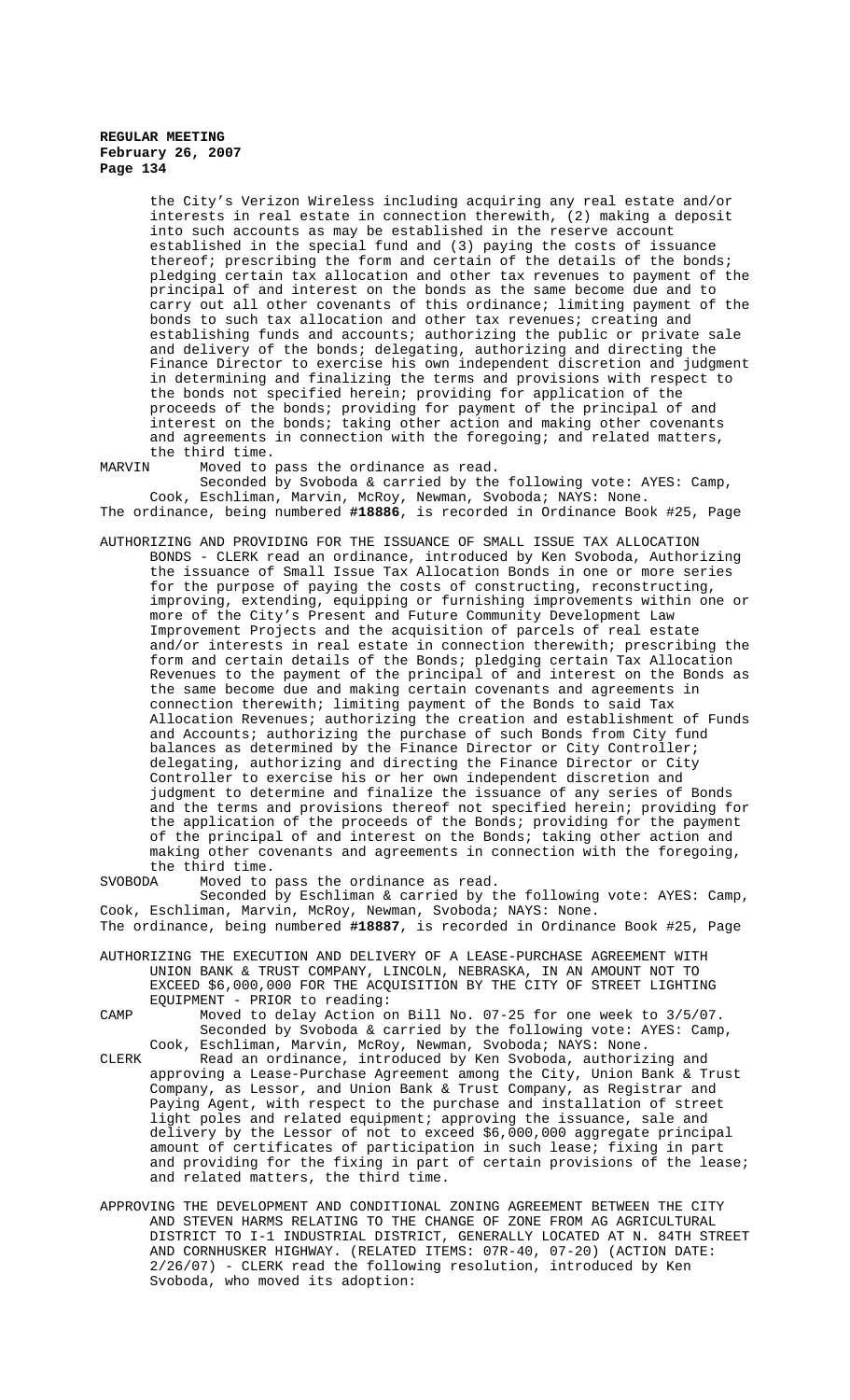A-84262 BE IT RESOLVED by the City Council of the City of Lincoln, Nebraska:

That the agreement titled Development and Conditional Zoning Agreement, which is attached hereto, marked as Attachment "A" and made a part hereof by reference, between the City of Lincoln and Steven Harms, for a change of zone from AG Agricultural District to I-1 Industrial

District for development of the property with certain restrictions on the property generally located at N. 84th Street and Cornhusker Highway, is hereby approved.

BE IT FURTHER RESOLVED that the Mayor is authorized to execute the Development and Conditional Zoning Agreement on behalf of the City.

BE IT FURTHER RESOLVED that the City Clerk is directed to return two fully executed copies of this Agreement to Rick Peo, Chief Assistant City Attorney, for distribution to the Applicant.

BE IT FURTHER RESOLVED that the City Clerk is directed to record the Development and Conditional Zoning Agreement or a summary memorandum thereof with the Register of Deeds, filing fees to be paid by the Applicant.

Introduced by Ken Svoboda Seconded by Camp & carried by the following vote: AYES: Camp, Cook, Eschliman, Marvin, McRoy, Newman, Svoboda; NAYS: None.

CHANGE OF ZONE 06083 – APPLICATION OF STEVEN HARMS FOR A CHANGE OF ZONE FROM AG AGRICULTURAL DISTRICT TO I-1 INDUSTRIAL DISTRICT ON PROPERTY GENERALLY LOCATED AT N. 84TH STREET AND CORNHUSKER HIGHWAY. (RELATED ITEMS: 07R-40, 07-20) - CLERK read an ordinance, introduced by Ken Svoboda, amending the Lincoln Zoning District Maps attached to and made a part of Title 27 of the Lincoln Municipal Code, as provided by Section 27.05.020 of the Lincoln Municipal Code, by changing the boundaries of the districts established and shown thereon, the third time.<br>SVOBODA Moved to pass the ordinance as read.

Moved to pass the ordinance as read. Seconded by Camp & carried by the following vote: AYES: Camp, Cook, Eschliman, Marvin, McRoy, Newman, Svoboda; NAYS: None.

The ordinance, being numbered **#18888**, is recorded in Ordinance Book #25, Page

ADOPTING THE SUPPLEMENTS TO THE LINCOLN MUNICIPAL CODE DATED JUNE, 2006 AND DECEMBER, 2006 AS PART OF THE OFFICIAL LINCOLN MUNICIPAL CODE - CLERK read an ordinance, introduced by Ken Svoboda, adopting the supplements to the Lincoln Municipal Code dated June, 2006; and December 2006 as part of the official Lincoln Municipal Code, the third time.<br>SVOBODA Moved to pass the ordinance as read.

Moved to pass the ordinance as read. Seconded by Camp & carried by the following vote: AYES: Camp, Cook, Eschliman, Marvin, McRoy, Newman, Svoboda; NAYS: None. The ordinance, being numbered **#18889**, is recorded in Ordinance Book #25, Page

APPROVING AN AGREEMENT BETWEEN THE CITY AND THE HICKMAN PRESBYTERIAN CHURCH FOR THE LEASE OF SPACE BY THE LINCOLN AREA AGENCY ON AGING FOR ITS ACTIVAGE CENTER PROGRAM AT 300 E STREET, HICKMAN, FOR A PERIOD OF SEPTEMBER 1, 2006 THROUGH AUGUST 31, 2007 - CLERK read an ordinance, introduced by Ken Svoboda, accepting and approving a Lease Agreement between the City of Lincoln and Hickman Presbyterian Church for the lease of office space by the Lincoln Area Agency on Aging for its AcitivAge Center program at 300 E. Third Street, Hickman, NE for a term beginning September 1, 2006 through August 31, 2007, the third time. SVOBODA Moved to pass the ordinance as read.

Seconded by Camp & carried by the following vote: AYES: Camp, Cook, Eschliman, Marvin, McRoy, Newman, Svoboda; NAYS: None. The ordinance, being numbered **#18890**, is recorded in Ordinance Book #25, Page

## **REGISTERED TO SPEAK SESSION - NONE**

## **OPEN MICROPHONE SESSION**

Danny Walker, 427 "E" Street, came forward to provide the Council with a newspaper article regarding the Quest Center in Omaha. This matter was taken under advisement.

Richard Esquivel, 733 W. Cuming, came forward to speak about the 2015 Vision. He questioned if the people of the City of Lincoln supported the Sheldon Art Gallery project.